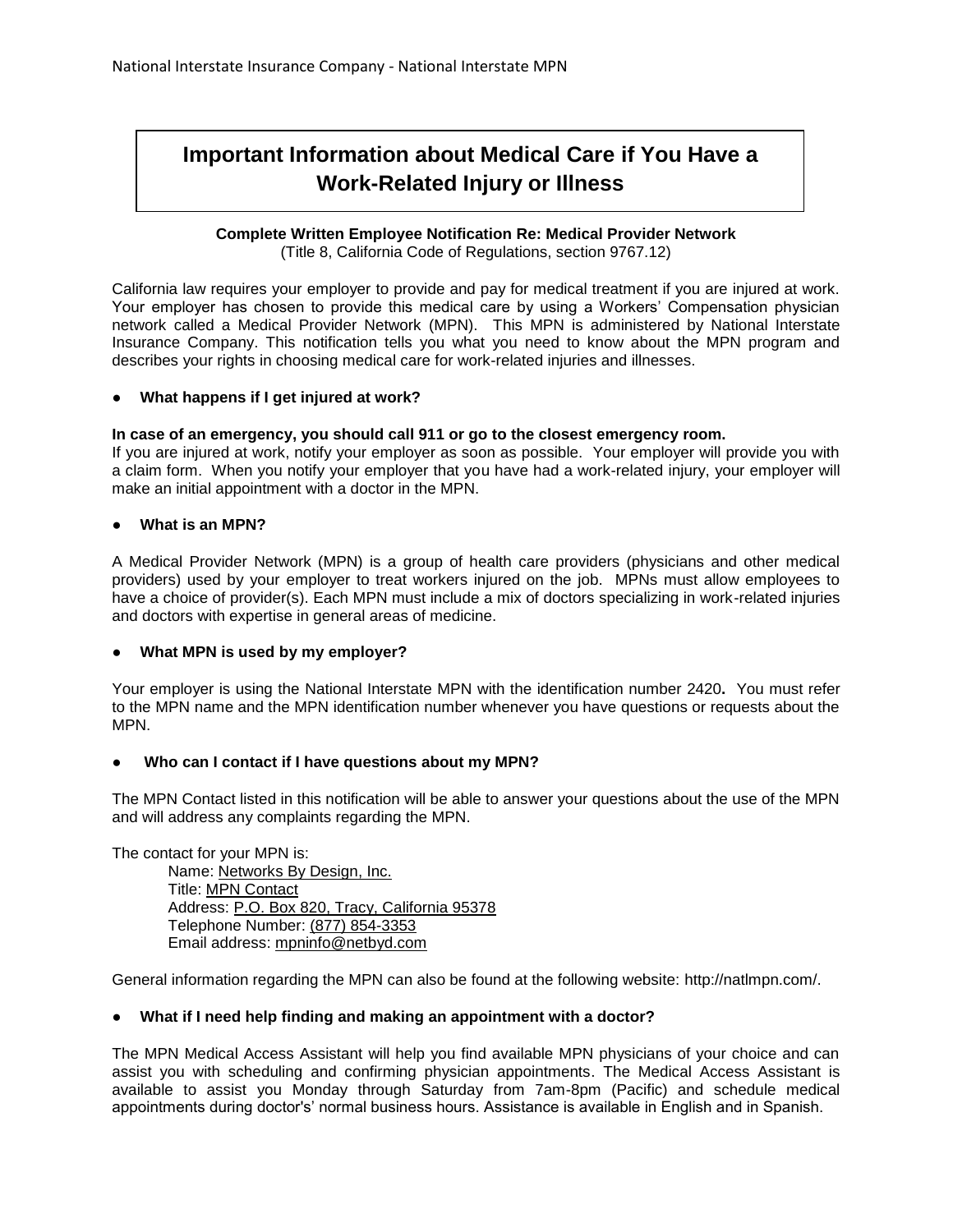The contact information for the Medical Access Assistant is: Toll Free Telephone Number: (877) 854-3353 Fax Number: (209) 879-9387 Email Address: mpninfo@netbyd.com

#### ● **How do I find out which doctors are in my MPN?**

You can get a regional list of all MPN providers in your area by calling the MPN Contact or by going to our website at: [http://natlmpn.com/.](http://natlmpn.com/) At minimum, the regional list must include a list of all MPN providers within 15 miles of your workplace and/or residence or a list of all MPN providers within the county where you live and/or work. You may choose which list you wish to receive. You also have the right to obtain a list of all the MPN providers upon request.

You can access the roster of all treating physicians in the MPN by going to the website at: http://natlmpn.com/.

#### ● **How do I choose a provider?**

Your employer will arrange the initial medical evaluation with a MPN physician. After the first medical visit, you may continue to be treated by that doctor, or you may choose another doctor from the MPN. You may continue to choose doctors within the MPN for all of your medical care for this injury.

If appropriate, you may choose a specialist or ask your treating doctor for a referral to a specialist**.** Some specialists will only accept appointments with a referral from the treating doctor. Such specialists might be listed as "by referral only" in your MPN directory.

If you need help in finding a doctor or scheduling a medical appointment, you may call the Medical Access Assistant.

#### **Can I change providers?**

Yes. You can change providers within the MPN for any reason, but the providers you choose should be appropriate to treat your injury. Contact the MPN Contact or your claims adjuster if you want to change your treating physician.

#### **What standards does the MPN have to meet?**

The MPN has providers for the entire state of California.

The MPN must give you access to a regional list of providers that includes at least three physicians in each specialty commonly used to treat work injuries/illnesses in your industry. The MPN must provide access to primary treating physicians within 30 minutes or 15 miles and specialists within 60 minutes or 30 miles of where you work or live.

If you live in a rural area or an area where there is a health care shortage, there may be a different standard.

After you have notified your employer of your injury, the MPN must provide initial treatment within 3 business days. If treatment with a specialist has been authorized, the appointment with the specialist must be provided to you within 20 business days of your request.

If you have trouble getting an appointment with a provider in the MPN, contact the Medical Access Assistant.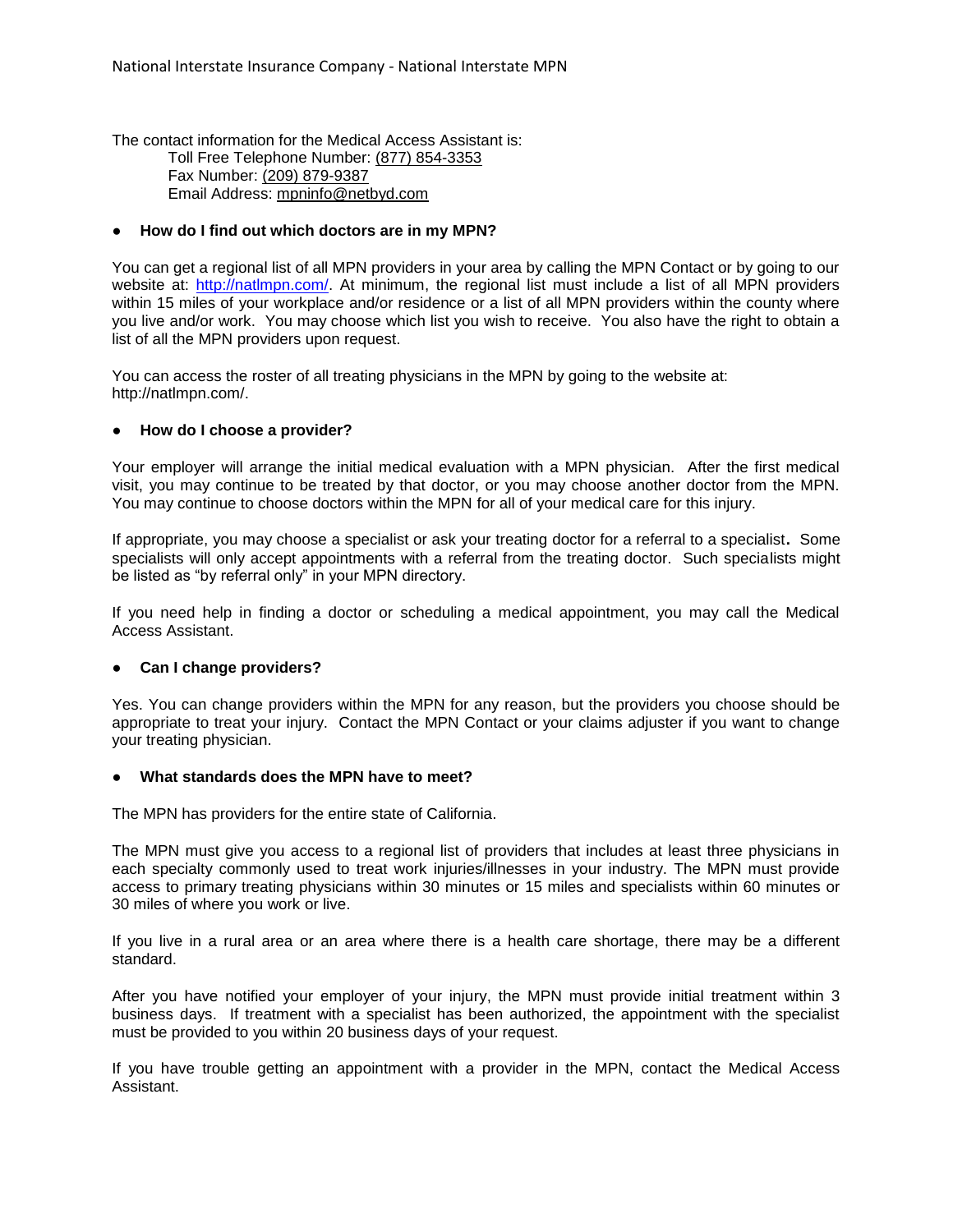If there are no MPN providers in the appropriate specialty available to treat your injury within the distance and time frame requirements, then you will be allowed to seek the necessary treatment outside of the MPN.

#### ● **What if there are no MPN providers where I am located?**

If you are a current employee living in a rural area or temporarily working or living outside the MPN service area, or you are a former employee permanently living outside the MPN service area, the MPN or your treating doctor will give you a list of at least three physicians who can treat you. The MPN may also allow you to choose your own doctor outside of the MPN network. Contact your MPN Contact for assistance in finding a physician or for additional information.

#### What if I need a specialist that is not available in the MPN?

If you need to see a type of specialist that is not available in the MPN, you have the right to see a specialist outside of the MPN.

#### ● **What if I disagree with my doctor about medical treatment?**

If you disagree with your doctor or wish to change your doctor for any reason, you may choose another doctor within the MPN.

If you disagree with either the diagnosis or treatment prescribed by your doctor, you may ask for a second opinion from another doctor within the MPN. If you want a second opinion, you must contact the MPN Contact or your claims adjuster and tell them you want a second opinion. The MPN should give you at least a regional or full MPN provider list from which you can choose a second opinion doctor. To get a second opinion, you must choose a doctor from the MPN list and make an appointment within 60 days. You must tell the MPN Contact of your appointment date, and the MPN will send the doctor a copy of your medical records. You may also request a copy of your medical records that will be sent to the doctor.

If you do not make an appointment within 60 days of receiving the regional provider list, you will not be allowed to have a second or third opinion with regard to this disputed diagnosis or treatment of the treating physician.

If the second-opinion doctor feels that your injury is outside of the type of injury he or she normally treats, the doctor's office will notify your employer or insurer and you. You will get another list of MPN doctors or specialists so you can make another selection.

If you disagree with the second opinion, you may ask for a third opinion. If you request a third opinion, you will go through the same process you went through for the second opinion.

Remember that if you do not make an appointment within 60 days of obtaining another MPN provider list, then you will not be allowed to have a third opinion with regard to this disputed diagnosis or treatment of this treating physician.

If you disagree with the third-opinion doctor, you may ask for an MPN Independent Medical Review (MPN IMR).Your employer or MPN Contact will give you information and a form for requesting a MPN Independent Medical Review at the time you select a third-opinion physician.

If either the second or third-opinion doctor or MPN Independent Medical Reviewer agrees with your need for a treatment or test, you may be allowed to receive that medical service from a provider within the MPN, or if the MPN does not contain a physician who can provide the recommended treatment, you may choose a physician outside the MPN within a reasonable geographic area.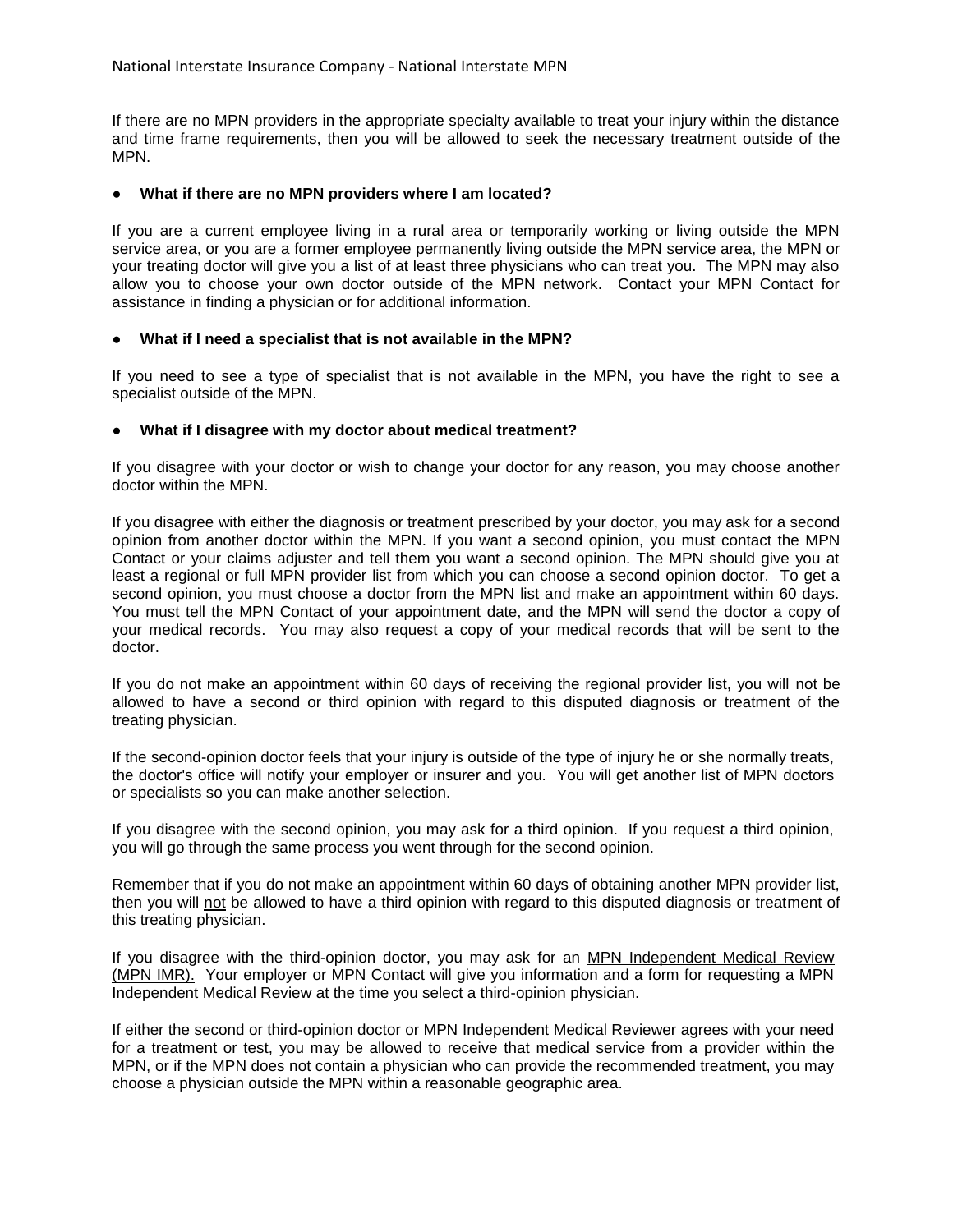### ● **What if I am already being treated for a work-related injury before the MPN begins?**

Your employer has a "*Transfer of Care"* policy which will determine if you can continue being temporarily treated for an existing work-related injury by a physician outside of the MPN before your care is transferred into the MPN.

If your current doctor is not or does not become a member of the MPN, then you may be required to see a MPN physician. However, if you have properly predesignated a primary treating physician, you cannot be transferred into the MPN. (If you have questions about predesignation, ask your supervisor.)

If your employer decides to transfer you into the MPN, you and your primary treating physician must receive a letter notifying you of the transfer.

If you meet certain conditions, you may qualify to continue treating with a non-MPN physician for up to a year before you are transferred into the MPN. The qualifying conditions to postpone the transfer of your care into the MPN are set forth in the box below.

## *Can I Continue Being Treated By My Doctor?*

You may qualify for continuing treatment with your non-MPN provider (through transfer of care or continuity of care) for up to a year if your injury or illness meets any of the following conditions:

- **(Acute)** The treatment for your injury or illness will be completed in less than 90 days;
- **(Serious or Chronic)** Your injury or illness is one that is serious and continues for at least 90 days without full cure or worsens and requires ongoing treatment. You may be allowed to be treated by your current treating doctor for up to one year, until a safe transfer of care can be made;
- **(Terminal)** You have an incurable illness or irreversible condition that is likely to cause death within one year or less;
- **(Pending Surgery)** You already have a surgery or other procedure that has been authorized by your employer or its claims administrator that will occur within 180 days of the MPN effective date, or the termination of contract date between the MPN and your doctor.

You can disagree with your employer's decision to transfer your care into the MPN. If you don't want to be transferred into the MPN, ask your primary treating physician for a medical report on whether you have one of the four conditions stated above to qualify for a postponement of your transfer into the MPN.

Your primary treating physician has 20 days from the date of your request to give you a copy of his/her report on your condition. If your primary treating physician does not give you the report within 20 days of your request, the employer can transfer your care into the MPN and you will be required to use an MPN physician.

You will need to give a copy of the report to your employer if you wish to postpone the transfer of your care. If you or your employer disagrees with your doctor's report on your condition, you or your employer can dispute it. See the complete Transfer of Care policy for more details on the dispute resolution process.

For a copy of the Transfer of Care policy, in English or Spanish, ask your MPN Contact.

#### ● **What if I am being treated by a MPN doctor who decides to leave the MPN?**

Your employer or its claims administrator has a written "*Continuity of Care"* policy that will determine whether you can temporarily continue treatment for an existing work injury with your doctor if your doctor is no longer participating in the MPN.